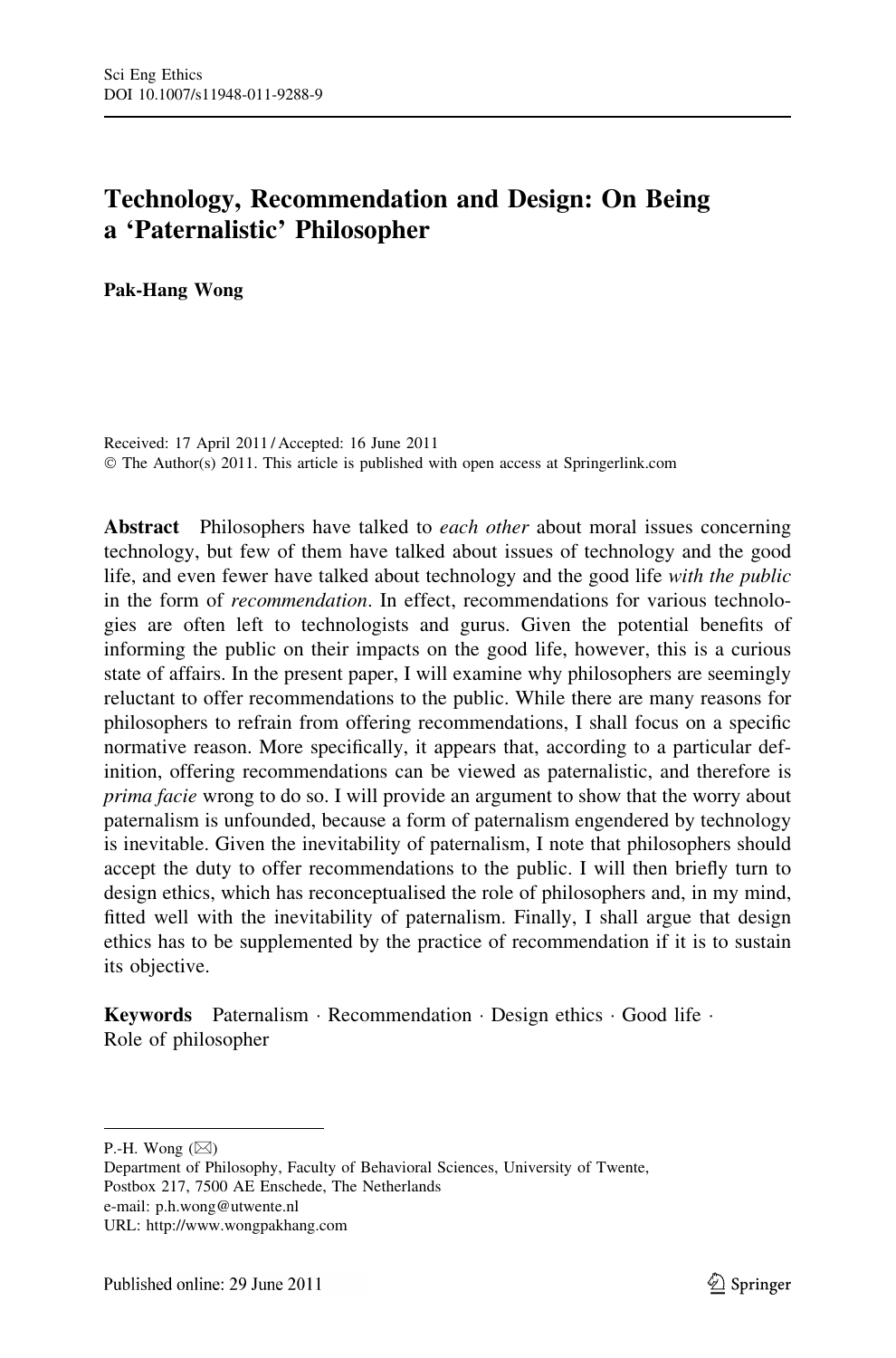#### Introduction

In reflecting on the current state and future prospects of philosophy and ethics of technology, Brey ([2010a](#page-14-0)) and Verbeek ([2010\)](#page-15-0) have noted that the field in its current state, especially in the discussions of *normative* issues surrounding technology, has focused too narrowly on moral values, i.e. the right and the just. The main question in the field can thus be summarised as: Is this or that technology morally (or politically) dubious? And, if so, what should we do about it? As such, philosophers have spent most of their energy to establish boundaries between technology and humanity and to prevent intrusions of technologies into certain areas of people's life. Accordingly, philosophers and ethicists conceived of themselves as protectors of humanity from threats of technology. For Brey and Verbeek, this narrow focus is unpromising, and they argue that researchers should broaden their scope of inquiry to cover the issues related to people's good life because of the possible impacts of technology on people's ways of living. Philosophers should, in other words, pay more effort to study potential contributions of technology to the good life. I think Brey and Verbeek have rightly directed our attention to an important but neglected aspect. I agree with them that philosophers should pay more effort to improve human-technology relationships than to condemn technologies outright, but the question is: how should philosophers do that?

For Verbeek, the answer to this question lies in ''an ethics of 'accompany technology' [that aims] to accompany the development, use and social embedding of technology.'' (Verbeek [2010,](#page-15-0) 52) This, Verbeek argues, requires philosophers (i) to participate and intervene in the design and production of technology and (ii) to enable users and policy-makers to better understand technologies and their potential impacts on their good life. While Verbeek and others have devoted a considerable number of works to the first half of this project through the ethics of and in design, relatively little effort has been directed at the second half of the project.<sup>1</sup> This paper will continue the discussion they have initiated, and my emphasis will be placed on the second part of Verbeek's project. Here, I will reflect on the role of philosophers with respect to technology and the public, argue for a specific role for philosophers and illustrate how this role can be best fulfilled.

Philosophers have talked to each other about moral issues concerning technology, but few of them have talked about issues of technology and the good life, and even fewer have talked about technology and the good life with the public in the form of recommendation. In effect, recommendations for various technologies are often left to technologists and gurus. Notably, a surging number of popular 'technology writings' recommending how people should live with new and emerging technology are offered by them, e.g. Keen  $(2007)$  $(2007)$ , Carr  $(2010)$  $(2010)$ , Lanier [\(2010](#page-14-0)), Shirky [\(2010](#page-15-0)) and Powers ([2010](#page-15-0)). Many of them are, of course, capable experts of technology. Yet, it is less clear that they are equally experts of the good life. Given the potential benefits of informing the public on technology's impacts on

<sup>&</sup>lt;sup>1</sup> Interesting, Verbeek has himself mentioned that "the ethics of accompaniment also engages with the ways in which users help to incorporate technologies in their life, and policy-makers help to shape the role of technologies in social practices.'' However, Verbeek has yet to pursue this part of ''accompanying technology'' in his own works.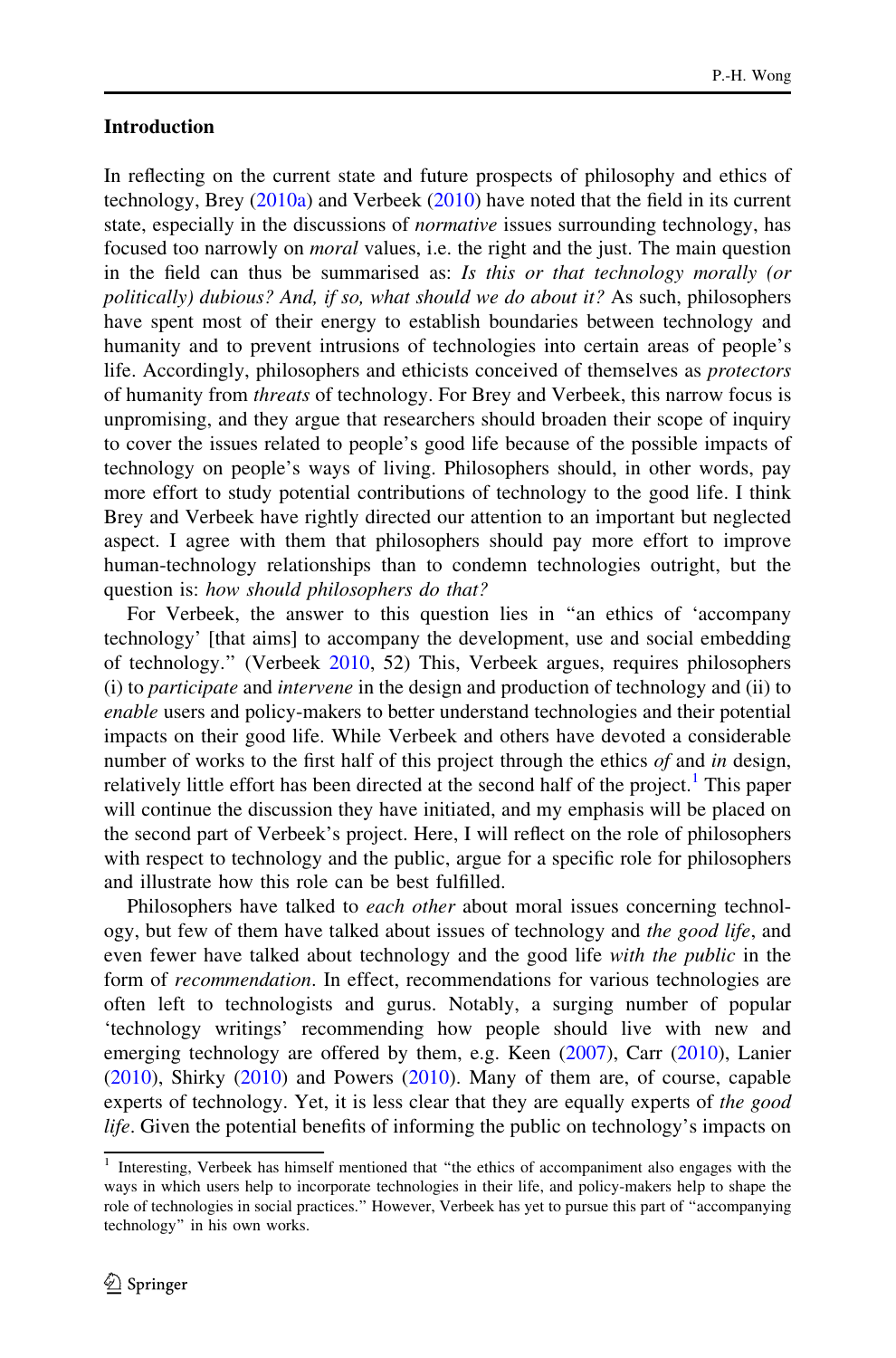the good life, the absence of philosophers is a curious state of affairs. And, I think, their absence in offering recommendations to the public far is from optimal. In the next section, I will examine why philosophers are seemingly reluctant to offer recommendations to the public. While there are many reasons, including sociological, conceptual and normative reasons, for philosophers to refrain from offering recommendations, I shall focus on a specific normative reason. More specifically, it appears that, according to a particular definition, offering recommendations can be viewed as paternalistic, and therefore is prima facie wrong to do so. I will provide an argument to show that the worry of paternalism is unfounded, because a form of paternalism engendered by technology is inevitable. Given the inevitability of paternalism, I note that philosophers should accept the duty of offering recommendations to the public. I will then briefly turn to design ethics, which has reconceptualised the role of philosophers and, in my mind, fitted well with the inevitability of paternalism. My brief discussion of design ethics, however, is not intended to offer any arguments for or against design ethics. Instead, my aim is to point out that design ethics, although being one of the best responses to the inevitability of paternalism, still has to be supplemented by the practice of recommendation if it is to attain its objective at all. Finally, I will argue that a Walzerian approach to recommendation can provide a helpful starting point to philosophers to engage in the practice of recommendation.

### Perils of Recommendation?

A number of reasons are proposed to account for why philosophers—and, academics in general—have refrained themselves from offering recommendations to the public. For example, Russell Jacoby ([2000\)](#page-14-0) has developed an interesting sociological account of the decline of public intellectuals.<sup>2</sup> Fuller  $(2004)$  $(2004)$  has argued that there is a demise of the conceptual conditions necessary for the existence of public intellectuals in the 21st century. Likewise, Alcoff ([2002\)](#page-14-0) has discussed the doubts on academic integrity of the works directed at the public. Instead of pursuing them further, I want to focus on one aspect which, I think, has led philosophers to excuse themselves from the practice of recommendation, namely offering recommendations to the public can be viewed as *paternalistic*. It should be noted that not all recommendations to the public are paternalistic in a way that troubles philosophers and that whether recommendations are paternalistic is not independent from one's definition of paternalism. Hence, I will first identify the relevant type of recommendation in question. I will then examine some characteristics of paternalism. Instead of arguing for a particular definition of paternalism, however, I will look at what make paternalism objectionable and so being *prima facie* undesirable to philosophers. I will argue that the type of recommendation in question can raise paternalistic worry because, like other paternalistic behaviours or practices, it seems to interfere with people's liberty and autonomy by imposing a

 $2$  This study only has examined public intellectuals in the American context, but he has later attempted to revise and extend his thesis to other regions, see Jacoby ([2009\)](#page-14-0).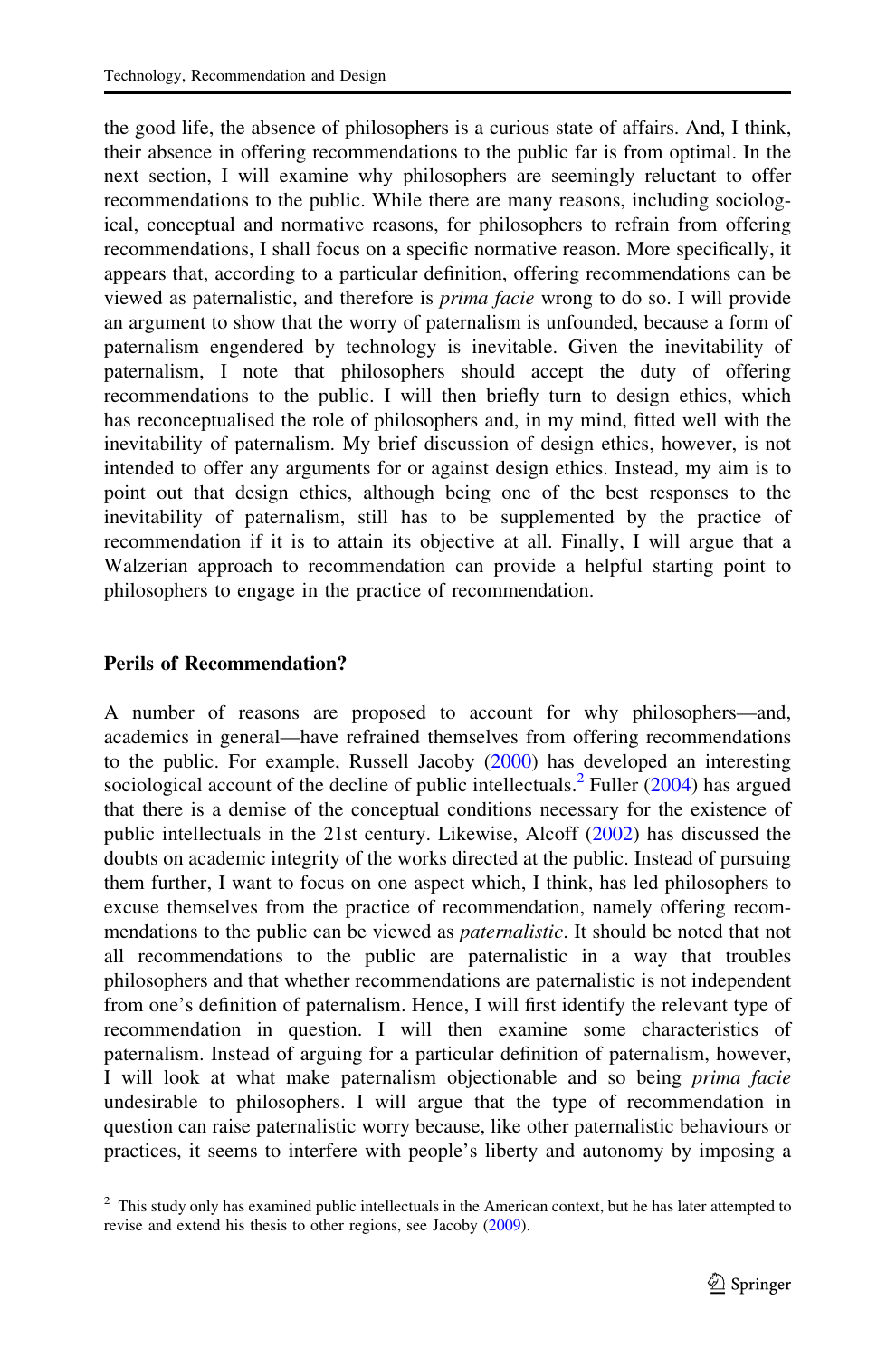view of the good life on them, and it also seems to insult by telling them how that they should live their own life and thereby debasing them.

Broadly speaking, a person  $P$  offers someone  $Q$  a recommendation when (i) P explicitly tells Q that Q ought to do X because (ii) (P thinks that) doing X is good/good for  $S^3$ . For my current purpose, (ii) should be interpreted as: (P thinks that) doing  $X$  is prudentially good for  $Q$ . Given this definition, two types of recommendation can be further subdivided, i.e. binding and non-binding recommendation. Binding recommendation is normative in that  $P$  assumes a position, in which  $P$  is to fault  $Q$  if  $Q$  fails to do what is being recommended to him or her, whereas non-binding recommendation does not carry similar normative force.<sup>4</sup> In other words, non-binding recommendation can be viewed as a form of suggestion, where a person's non-compliance shall not invite criticisms. It is the combination of binding recommendation and the placement of the person  $\hat{O}$  as  $\hat{S}$  in (ii) that, I think, renders the practice of recommendation seemingly paternalistic.

Let's now turn to paternalism. There are various definitions of paternalism and/or criteria for a behaviour or practice to be counted as paternalistic.<sup>5</sup> So, whether offering recommendations is paternalistic or not effectively depends on one's definition and/or criteria. It is not my aim to provide an exact definition of paternalism. Rather, I want to explain why paternalistic behaviours and practices are deemed objectionable by looking at those definitions and criteria. Kalle Grill [\(2011](#page-14-0)) has helpfully suggested four parameters for defining paternalism, namely the interference condition, the consent condition, the benevolence condition and the superiority condition.<sup>6</sup> One way or another, these conditions make paternalism problematic. In the following, I shall look at these conditions and explain why they create a sense of uneasiness. At the same time, I shall illustrate how the relevant type of recommendation, i.e. binding recommendation, fits those conditions, and so being paternalistic and *prima facie* undesirable.

 $3$  Here, recommendation is formulated *positively*, i.e. it is to encourage a person to do something. It can also be formulated negatively to discourage a person from doing something too. But, I will only discuss positive recommendation in this paper. Also, since the present study aims at the relation between technology and the good life, I will set aside the distinction between goodness-for and good simpliciter. As it should be clear later, the practice of recommendation becomes especially problematic when S refers to the person Q.

<sup>4</sup> An anonymous reviewer rightly pointed out that there are, at least, two forms of binding recommendation. There are strong binding recommendation that involves legal and/or economic sanctions upon non-compliance, and *weak* binding recommendation that does not necessarily involve legal and economic sanctions. I assume the normativity of weak binding recommendation is primarily moral and prudential; in other words, a person's failure to comply with weak binding recommendation should invite moral and/or prudential criticisms of the person but not necessarily more than that. While the discussion of *strong* binding recommendation is an interesting topic for philosophical and policy debate and is rightly under the scope of paternalism, this paper is about weak binding recommendation. Since offering weak binding recommendations is what is currently being done almost exclusively by technologists and gurus, and the aim of the present paper is to urge philosophers to take up this task. Although weak binding recommendation may not be under the scope of paternalism in the strict sense, the status of weak binding recommendation, i.e. whether it raises paternalistic worry or not, is directly related to the willingness of philosophers to offer recommendations to the public.

<sup>&</sup>lt;sup>5</sup> See, e.g. Garren ([2006,](#page-14-0) [2007](#page-14-0)), Dworkin ([2010\)](#page-14-0) and Grill ([2011\)](#page-14-0)

 $6$  Cf. Dworkin  $(2010)$  $(2010)$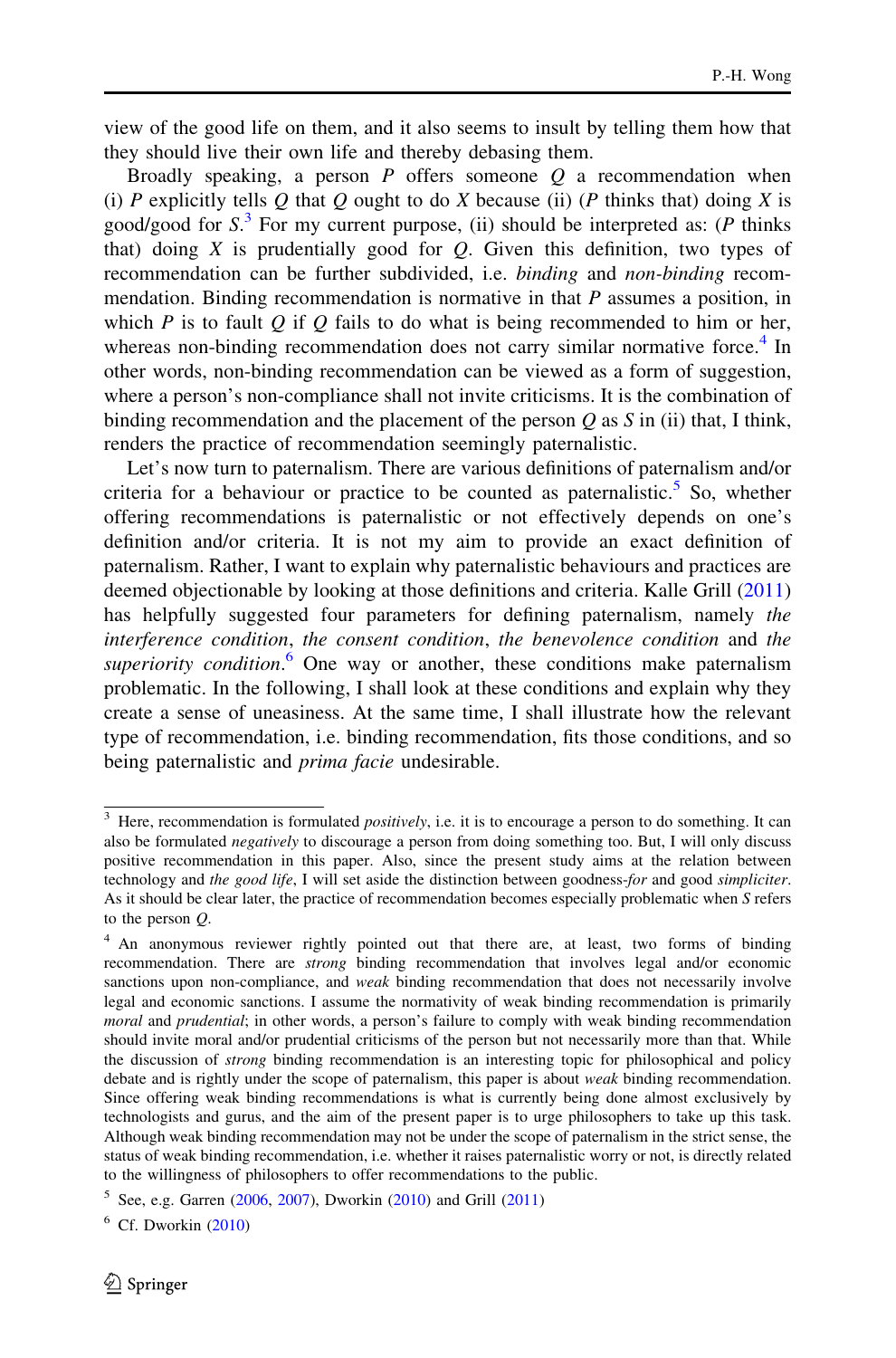The interference condition states that paternalism involves interfering with a person's course of action against the person's will in spheres of life that are under the person's legitimate control. In other words, paternalism involves interference of a person's ''liberty and autonomy''. (Dworkin [2010](#page-14-0)) Interference is typically interpreted as a closing of the person's choices that are otherwise available, or as a substitution of the person's judgement and agency by inducing certain decisions and/or actions. Note that, however, interference is not necessarily coercive, it can be achieved through deception, manipulation and incentivisation. (Scoccia [2008;](#page-15-0) Thaler and Sunstein [2008](#page-15-0)) The interference condition (and, by extension, paternalism) is seemingly objectionable because it clashes with our intuition that human being should be *free* and *autonomous*, at least, for matters that lie squarely in spheres that are under a person's control. According to this intuition, people should be left alone for their *rational* decisions and actions. Otherwise, one is imposing a view of what is good and bad on that person, which the person does not necessarily agree. In this respect, binding recommendation satisfies the interference condition because it does limit people's choices by imposing (moral) cost on their noncompliance; or, it replaces their judgement and agency by claiming that they should follow a specific decision and/or action regardless of their own will.

It is debatable whether binding recommendation is genuinely paternalistic. For example, if a binding recommendation is accompanied by *reasons* to follow it, then it seems to become an attempt of rational persuasion, which few would label as paternalistic. It is so because in giving *reasons* to follow the (binding) recommendation, the person who gives the recommendation is facilitating *better* judgements of other people, and so helping them to truly realise their agency. It is, indeed, true that binding recommendations can be given in the form of rational persuasion. But, the question is that is rational persuasion sufficient to satisfy the requirements for the expression of the duty of a philosopher. In other words, should philosophers stop at giving reasons for doing something? I think there is a significant difference between binding recommendation and rational persuasion, and rational persuasion is not always the best way to convince the public, especially on issues about technology and the good life. Although I contend that rational persuasion may be a better way to convince the public to adopt technology in a specific way, rational persuasion appears to be insufficient to settle the issues because of pluralism of value. Imagine, for example, a philosopher trying to convince the digital natives the potential vices of Social Networking Sites, arguing that they will have adverse effects on their privacy, the nature of friendship or their good life in general, and they do so by giving prudential reasons to support their claims. Still, the digital natives can easily reject the philosopher's claim—not necessarily because of the philosopher has made disputable *factual* claims—because they hold a different view of the good life, which warrants their way of using Social Networking Sites. In this scenario, holding on to rational persuasion requires the philosopher to leave the disagreement as it is as long as the digital natives can offer rational replies based on their view of the good life. In other words, philosophers appear to be inept to alter the behaviour and practice, which they see (un)desirable, if two or more fundamentally different views of the good life are in question. If philosophers want to be effective in encouraging and discouraging certain behaviours and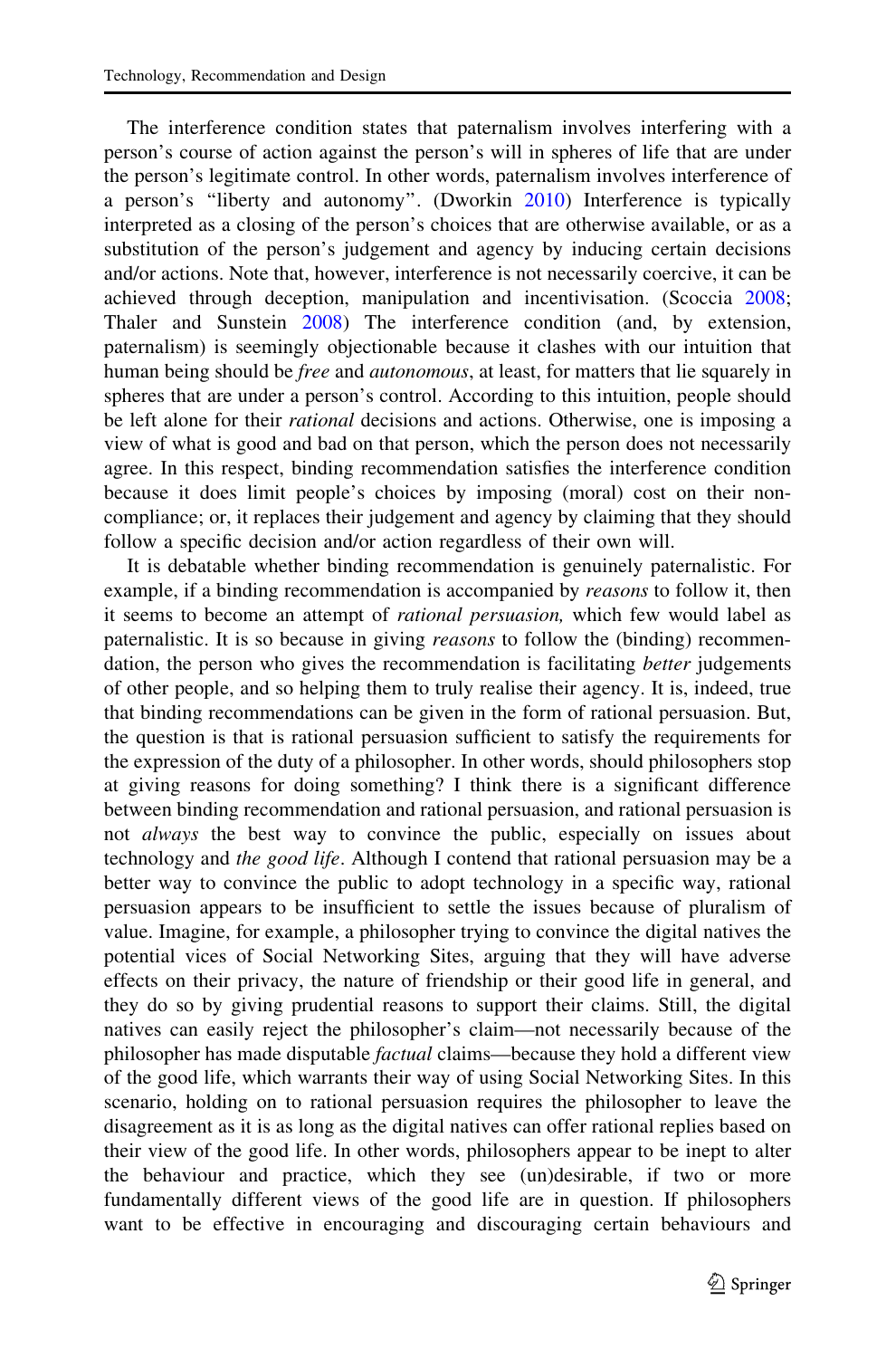practices, they have to be prepared for promoting or demoting a specific view of the good life, and even when rational persuasion fails, they should be prepared to praise (or condemn) what they see (un)desirable with respect to the view they hold of the good life.

The weakness of rational persuasion with respect to technology and the good life, in comparison to binding recommendation, is that it requires an agreeable common ground if rational persuasion is to be successful at all. However, it is not entirely clear that such an agreeable common ground can be established for the issues on the good life. It will be an ideal scenario if philosophers can convince the public simply by rational persuasion, but in reality there are different views of the good life that make it impossible. If philosophers hold on *only* to rational persuasion, they are bound to be silent when disagreements arise.

Of course, not all kinds of interference are objectionable. Particularly, it has been argued that if the person consents to the interference, then it is justifiable. The consent condition is about whether the person being intervened with consent to the interference or not. In a situation where the interference is not consented, it is known as a form of ''hard'' paternalism, whereas in a situation where the interference is consented, it is often labelled as ''soft'' paternalism. And, ''soft'' paternalism is typically seen as unproblematic.<sup>7</sup> Now, whether binding recommendation belongs to ''hard'' or ''soft'' paternalism is to be determined by people's consents to philosophers who offer binding recommendations to them. Although it is *theoretically* possible to obtain consent from people being recommended, it seems practically impossible to obtain consent prior to binding recommendation being offered to them.<sup>8</sup>

The benevolence condition states that paternalism is directed at a person's *own* good. In other words, it is the placement of the person as  $S$  in (ii) in my definition of recommendation. The benevolence condition in itself is not objectionable, but it implicitly presupposes that a person  $P$ , i.e. the person being paternalistic, is in a better position than another person  $Q$  to determine what is good and bad for  $Q$ , thereby  $P$  is in a superior position than  $Q$  with respect to matters that belong to  $Q$ 's legitimate control. Hence, paternalism exhibits a form of elitism, that is—it satisfies the superiority condition. And, this is objectionable because it is considered to be an insult to an otherwise *competent* person, who is viewed *incapable of* living his or her *own* life. Clearly, in offering a binding recommendation, a person  $P$  is committed to the superiority condition in that  $P$  is claiming that  $Q$ , who has been offered the recommendation, ought to follow what  $P$  says; and,  $Q$ 's failure to do so will elicit criticisms from P.

There is, however, one caveat to the superiority condition. Consider in what situation  $P$  is in a rightful position to instruct  $Q$ 's decision and action? Intuitively, when P is an expert on the matters related to  $Q$ 's decision and action, then P is in a

<sup>7</sup> See, Feinberg ([1986](#page-14-0)). Joel Feinberg's discussion of 'hard' and 'soft' paternalism, I think, is most influential in the field.

<sup>&</sup>lt;sup>8</sup> Philosophers, of course, can offer binding recommendations on the assumption that there is hypothetical consent between them and the public, or to have subsequent consent from the public afterwards. As Van De Veer ([1979](#page-15-0)) has pointed out, however, neither hypothetical consent nor subsequent consent is the same as *actual* consent.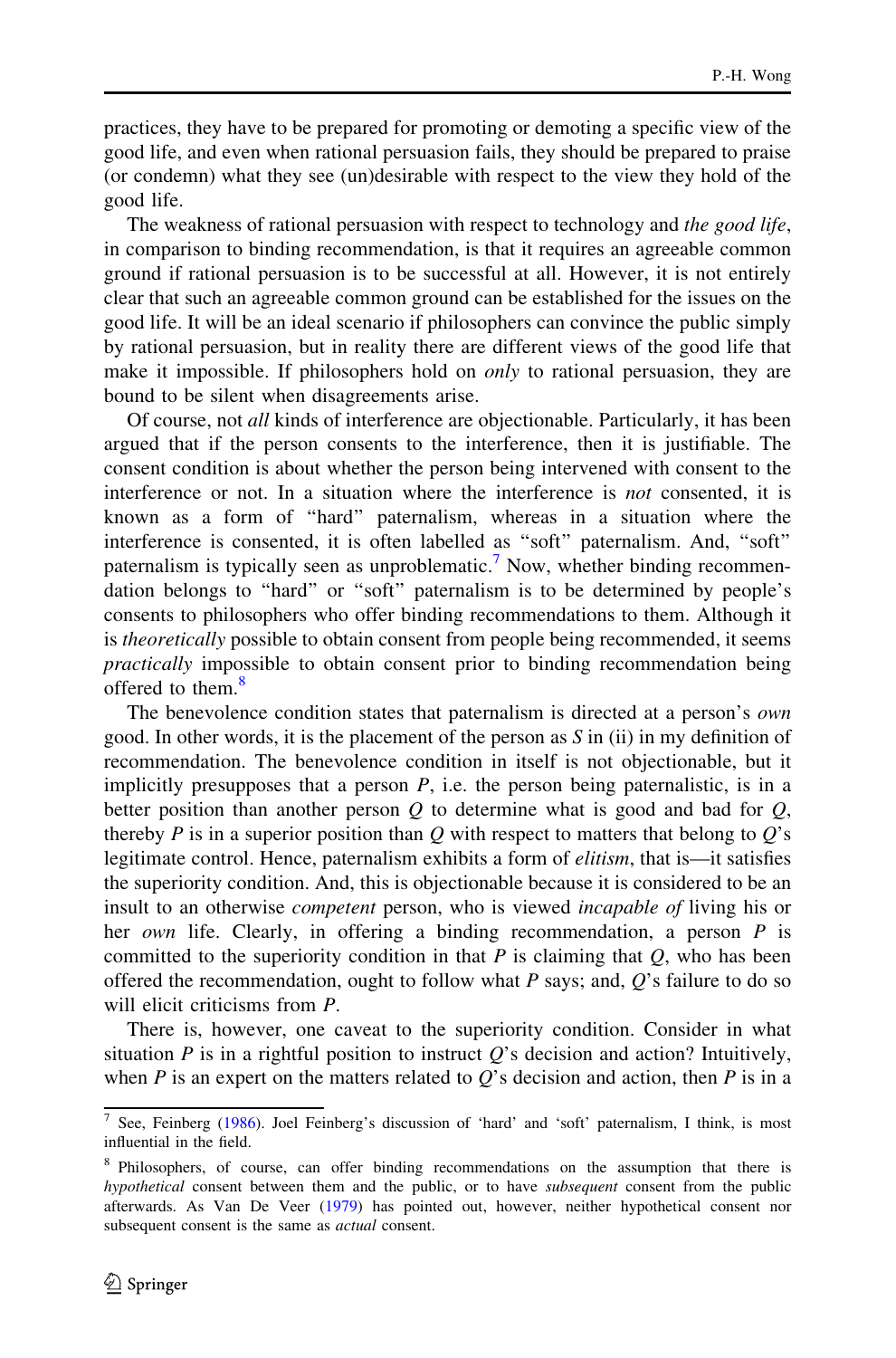rightful position to offer  $Q$  instructions. In other words, when  $P$  is an expert on the relevant issues, then  $P$  can rightly be in a superior position. Yet, whether there can be expertise on the issues pertaining to the good life is much disputed. It is often held that questions about the good life, i.e. how people should live *their*, are personal and subjective, and therefore no expertise—except for the person in question—is warranted.<sup>9</sup> Hence, philosophers who offer (binding) recommendations to the public may risk being seen as groundless, i.e. there are no grounds for philosophers to recommend their *own* view(s) of the good life to the public in  $a$ binding manner, idiosyncratic, i.e. it is only philosophers' own the view(s) of the good life but not necessarily applicable to the others, and elitist. In short, the questionability of expertise on the good life has contributed to philosophers' hesitation to the practice of recommendation because of the superiority condition.

## Paternalism is Inevitable: An Inconvenient Truth

If offering recommendations to the public can be viewed as paternalistic, and paternalism is objectionable, then philosophers are right to refrain themselves from doing so. However, if paternalism is inevitable, then perhaps philosophers should not be preoccupied with the question of why paternalism is objectionable or when it is justifiable, but to reconsider their role in light of its inevitability. In this section, I want to offer an argument against the possibility of non-paternalistic condition, thereby to urge philosophers to reconsider the prospects of the practice of recommendation. The argument, however, should not be misunderstood as an endorsement of paternalism. Nor should it be understood as an argument in favour of paternalism. This argument aims to show that paternalism is inevitable, and it is currently practised by designers and engineers (at the stage of design and production) and technologists and gurus (at the stage of everyday usage), which neither of them is an ideal candidate for the task. Philosophers' involvement, I think, can provide a better alternative to the current situation. My argument can be formulated as follows:

(P1) Non-paternalistic condition. People should be left alone in the spheres of life that is under their legitimate control (provided that no harm is inflicted on others). This means that people should be able to live their life in accordance to their view of the good life, and no view of the good life should be imposed on them.

(P2) Plurality of the good life. In the contemporary society, there are diverse, and possibly conflicting, views of the good life that are equally valid.

(P3) Technology is not neutral. There are values embedded in technology, and users of technology are necessarily *influenced*, *constrained* and/or *shaped* by them.

See, e.g. (Cowley [2005\)](#page-14-0) and Steinkamp et al. ([2008,](#page-15-0) 175–177). Note that the debate on moral expertise is typically centred on morality in the narrow sense, i.e. the right. I think the problem for expertise on the good life is even more acute than expertise on morality in the narrow sense, because it is more difficult to provide a (normative) standard to the expertise in question.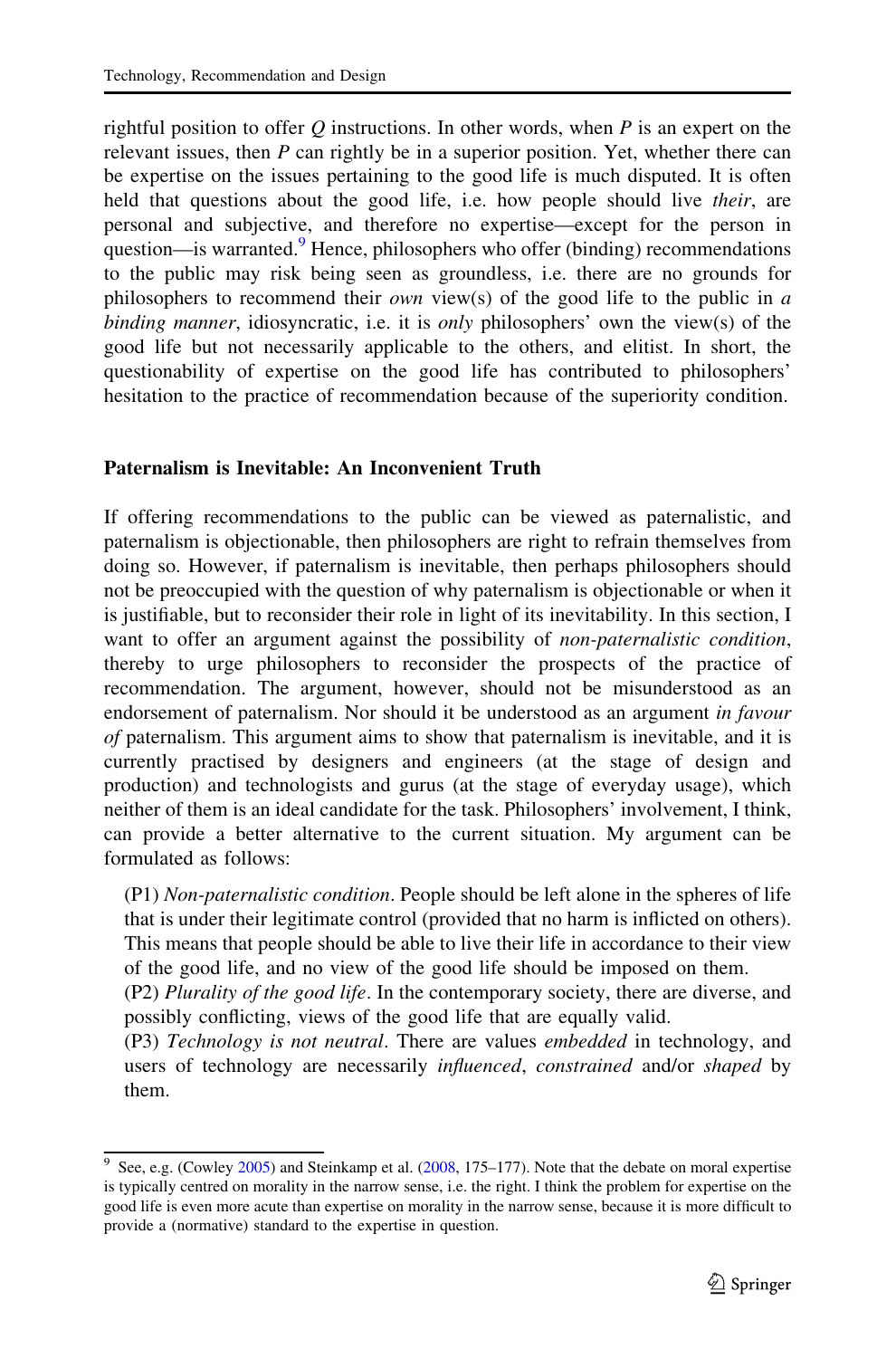(P4) Technological design and production elitism. Technology is designed and produced by a small number of specialists, e.g. designers, engineers, etc. Ordinary people, i.e. the public, cannot (always) be directly involved in technological design and production.

 $(P5)$  *Mismatches of the good life.* Given  $(P2)$ ,  $(P3)$  and  $(P4)$ , there are bound to be mismatches between the views of the good life held by the users of technology or, the public—and the values proffered by the technology, which are selected and implemented by elitists in technological design and production.

(C) Inevitability of paternalistic condition. Given (P5), (P1) is unattainable.

(P1) describes the condition in which people are free from interference on the matters that are under their legitimate control. And, this kind of interference is objectionable because it imposes a view of the good life—or, more accurately, a view on how people should live—on the people. By showing that such a condition is unattainable, I hope it can mitigate the uneasiness associated with paternalistic behaviours and practices.

 $(P2)$  is generally accepted by liberal theorists.<sup>10</sup> And, it is often cited in support of the importance of (P1), that is—if there are different views of the good life that are equally valid, then it appears that there is no good justification to impose a specific view of the good life on another person. Conversely, if there is only *one* valid view of the good life, then it seems that there is, at least, one ground to impose that view of the good life on the people, namely it is the *true* view of the good life.

(P3) summarised one of the major lesson we learnt from science and technology studies, namely technology is value-laden. (e.g. Winner [1986](#page-15-0); Brey [2010b\)](#page-14-0) In a nutshell, it amounts to the claim that values are built into technology at the stage of its design and production by opening up certain options or making them more accessible to the users, and vice versa. And, users of technology are influenced, constrained or shaped by the values proffered by the technology in question. In effect, I think  $(P3)$  in itself is sufficient to demonstrate the unattainability of  $(P1)$ : if values are built into technology, and users of technology are influenced, constrained and shaped by them. As long as the users are using the technology, they cannot escape from the values proffered by the technology being imposed on them. In other words, users will not be left alone by the technology in the spheres that are under their legitimate control. Still, I want to introduce an additional premise to illustrate the nature of the values being built into the technology with (P4).

I intended (P4), I hope uncontroversially, to be a statement of fact. In most technological design and production processes, users are conceived as passive receivers of technology, who are not and often cannot be involved in the processes.<sup>11</sup> The passivity of users has an important implication to the present

<sup>&</sup>lt;sup>10</sup> See, e.g. Rawls ([1993\)](#page-15-0). Rawls called this "the fact of reasonable pluralism", i.e. "a pluralism of comprehensive religious, philosophical, and moral doctrines [and, more importantly,] a pluralism of incompatible yet reasonable comprehensive doctrines.'' (Rawls [1993,](#page-15-0) xvi)

 $11$  There are other models of technological design and production in which users (are required to) *actively* take part in the processes, most notably the (theory of) Participatory Design. See, e.g. Muller and Kuhn ([1993\)](#page-15-0), Muller ([2007\)](#page-14-0) and Iversen et al. [\(2010](#page-14-0)). However, I believe (P4) has captured the common model(s) of technological design and production processes. And, I will return to the other models of design and production in the subsequent discussion.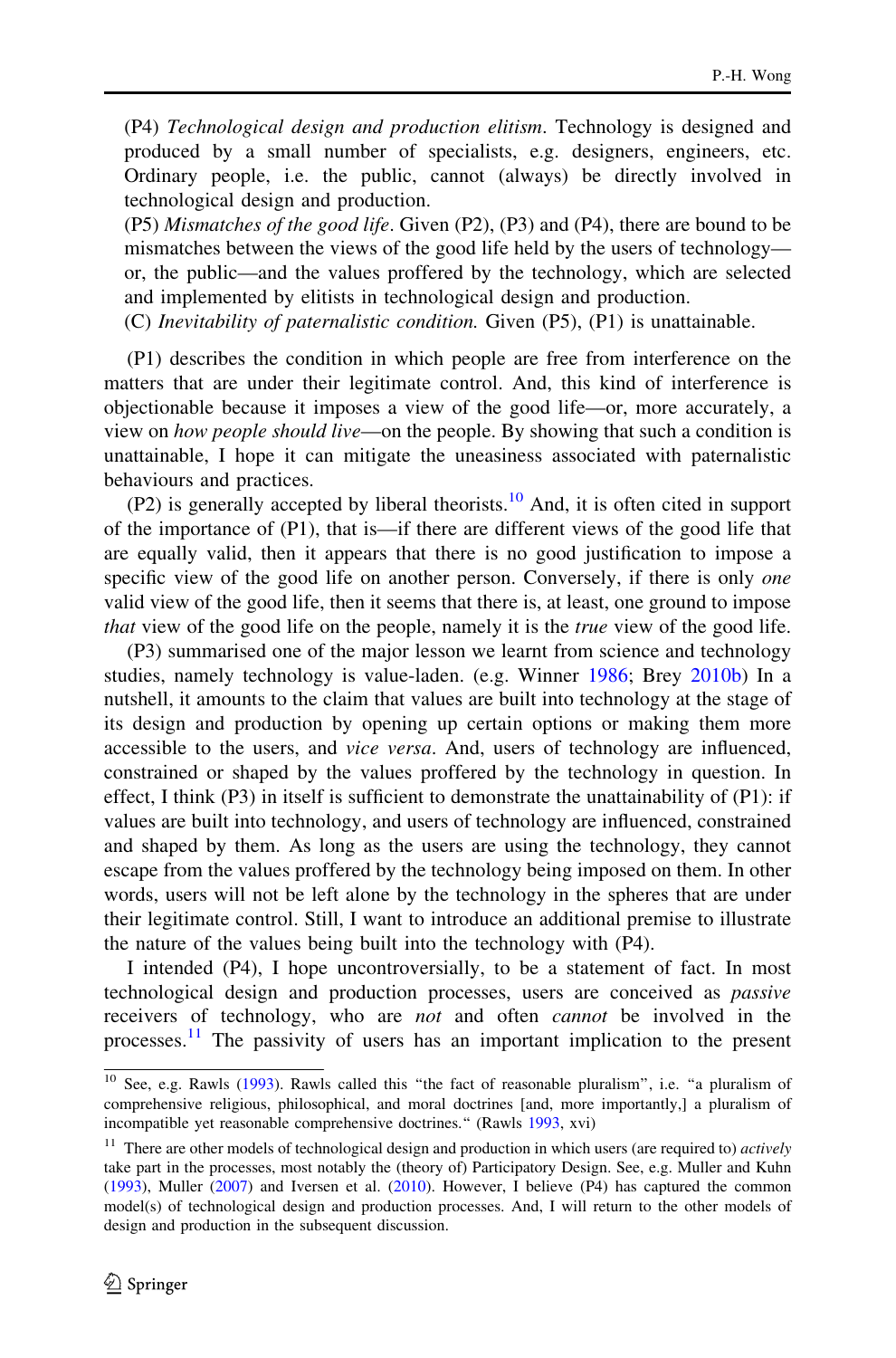discussion, as stated in (P3), values are built into technology; and, the values are built into the technology by its designers and engineers, who claim special technical knowledge that are unavailable to the users. Designers and engineers are also the small group of people who oversee the design and production processes. In other words, users are 'instructed' how to live by designers, engineers and the others in the chain of production, who determine—either consciously or unconsciously—the values to be embedded in the technology and, relatedly, decide what is good and bad for the users.<sup>12</sup> In this respect, designers and engineers cannot but impose a view of the good life on the users.

Finally, (P5) reiterates the fact that people have different views of the good life, which are equally valid, i.e.  $(P2)$ . Given that technology is not neutral, that is values are built into technology either consciously or unconsciously, i.e. (P3), and that it is the designers, engineers and the others in the chain of production, but not the users themselves, who determine the values to be embedded in technology, i.e. (P4). There will be mismatches between the values upheld by the users and those proffered by technology.

So long as people are users of technology, some values (or, views of the good life) are imposed on them. So construed, (P1) is unattainable, i.e. (C).

Two points of clarification should be added before proceeding. Firstly, to reiterate, this argument is not intended to be an argument in favour of paternalism. Or, it may not even be seen as an argument about paternalism in the strict sense. For instance, the values embedded (or omitted) in technology by designers, engineers and other related parties may not aim at the good of the users, but only at their own economic interests. It may well be so. But, it is irrelevant to the argument presented here. The argument here is to show that people *cannot* be free from values being imposed on them as long as they are users of technology, and thus to urge philosophers to reconsider their duty in light of its inevitability. Secondly, it should be pointed out that my rejection of non-paternalistic condition resides on the assumption that people do not opt out from being the users of technology and that people cannot easily change from one technology to another in order to match it with their own values. Brey ([2000\)](#page-14-0) has argued that the values built into technology are often obscure to and hidden from ordinary users of technology. Hence, it will be difficult for them to select and decide at will which technology to use to match their view of the good life. So construed, philosophers and ethicists of technology should, minimally, try to disclose the values embedded in technology and inform the users and policy-makers and enable them to adopt those technologies that suit their view of the good life best. For those who worry about paternalism, however, philosophers should only do so in a descriptive way without normatively affirming any values. But, why stop at descriptively informing the users and policy-makers the values embedded in technology, except because it raises a paternalistic worry? If

<sup>&</sup>lt;sup>12</sup> As one anonymous reviewer has pointed out, the view of technology design and production being described here is over-simplified. For instance, other parties, e.g. managers and sale and marketing department, have also played an important part in the design (and production) processes. I contend that the view being described is indeed over-simplistic. However, the argument only requires the claim that ordinary people—the public—do not (and cannot) decide which values to be included (or omitted) in the technology.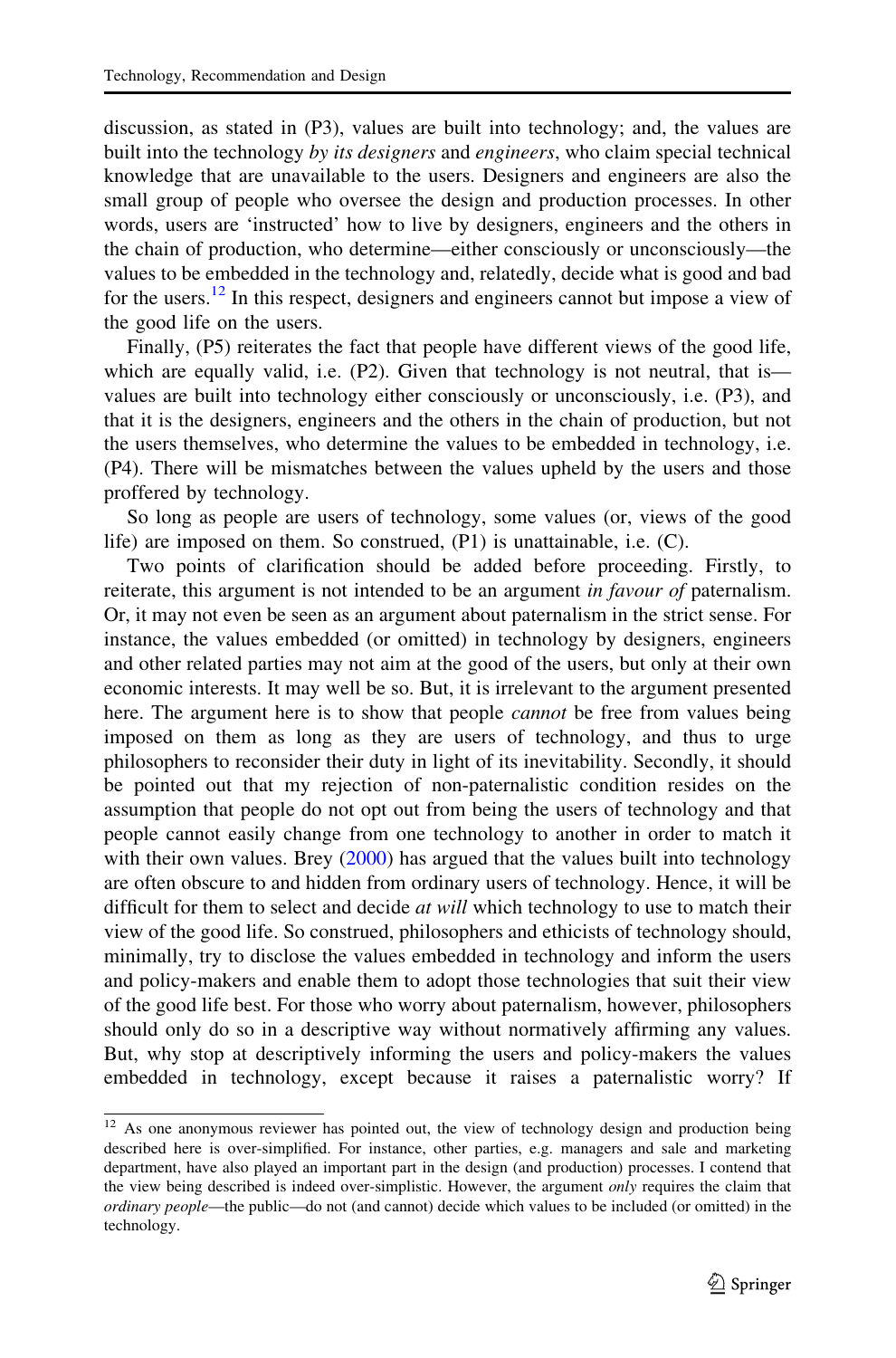paternalism engendered by technology is inevitable, then philosophers should not be afraid of taking up the challenges emerge from the inevitability of paternalism.

#### Being a 'Paternalistic' Philosopher

If the argument I presented in the previous section is correct, then paternalism engendered by technology is not something that people *can* and *should* avoid. Instead of trying to convince themselves there are ways out of paternalism, philosophers should reconsider their role in light of its inevitability. One direction, as van den Hoven [\(2008](#page-15-0)) has noted, is ''the Design Turn in Applied Ethics'', where philosophers start tinkering with the values embedded in socio-technical systems and technological artefacts during their design and production processes. I think the Design Turn is a fruitful pursuit, but I also think that the turn alone is insufficient to meet the objective it sets for itself. I shall argue that design ethics has to be supplemented by the practice of recommendation if it is to attain its own objective.

#### Paternalism by Design

In line with the Design Turn, Verbeek [\(2006](#page-15-0), [2008,](#page-15-0) [2010](#page-15-0)) has developed and elaborated Hans Achterhuis's notion of ''moralization of technology'', which urges ethics of technology to ''engage in the development of [technology] that helps to form moral action and decision-making.'' (Verbeek [2008,](#page-15-0) 101) Similarly, the theory of Value Sensitive Design (VSD) is intended to be ''a theoretically grounded approach to the design of technology that accounts for human values in a principled and comprehensive manner throughout the design process.'' (Friedman et al. [2008,](#page-14-0) 69; also see Friedman and Kahn [2007\)](#page-14-0) Either way, in accordance to the Design Turn, philosophers should be actively involved in the design and production processes by helping designers and engineers to select and decide the values to be embedded (and omitted) in technology. In this sense, the Design Turn is essentially paternalistic too.<sup>13</sup>

All is good to philosophers who accept the challenge of the Design Turn. As I have already shown that paternalism engendered by technology is unavoidable, it should not deter philosophers to participate and intervene in the design and production of technology. In short, one of the major objectives of the Design Turn is to improve people's good life through embedding desirable values (or omitting undesirable values) in technology through its design. To meet this objective, however, two important questions have to be answered by philosophers of the Design Turn, i.e.

(1) What values should be embedded (and omitted) in the technology? This question is both methodological and normative. Methodologically, philosophers, together with designers and engineers, need to formulate a method to

<sup>&</sup>lt;sup>13</sup> Thaler and Sunstein's notion of nudge is another example of 'paternalism by design'. But, unlike Verbeek's view and the theory of Value Sensitive Design, their account is motivated by inadequacy of human rationality. See, Thaler and Sunstein [\(2008](#page-15-0)).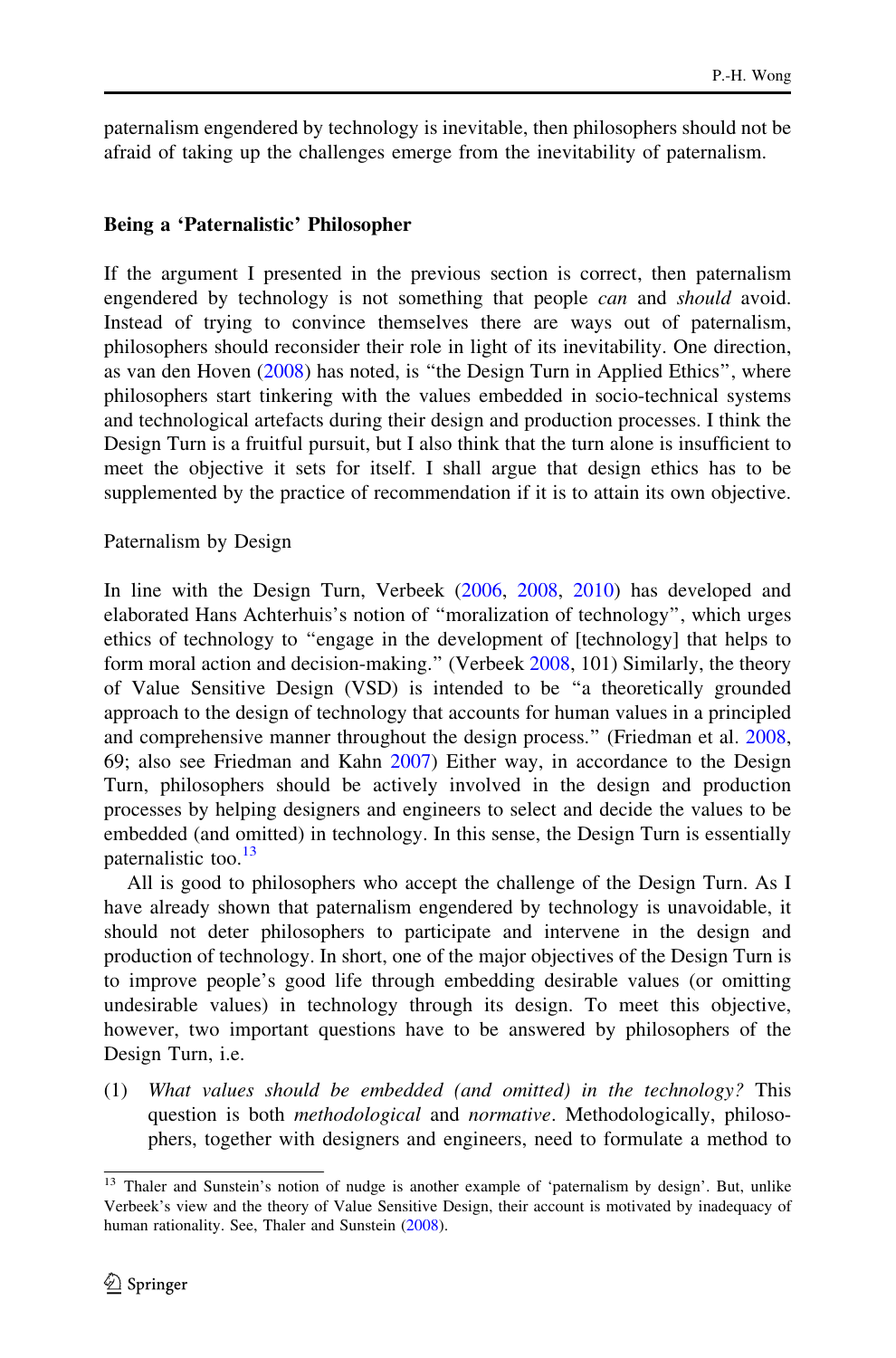search for the values to be included in (and excluded from) technology. Normatively, they have to determine what values are right, just and/or good to be embedded (and omitted) in the technology.

(2) How to bridge the gap between designer's intention and actual use? Albrechtslund ([2007\)](#page-14-0) has argued that theory of VSD and other similar design ethics face a problem he called ''the positivist problem''. Briefly, the problem arises from the possibility of users departing from designer's intention in actual contexts of use. Hence, designer's intention and actual contexts of use must be somehow be (re)integrated if positive contributions from the Design Turn are to be ensured.

To the first part of (1), researchers of VSD have formulated a ''tripartite methodology'' that incorporates conceptual, empirical and technical investigations into their analyses. (Friedman et al. [2008,](#page-14-0) 71-73) Explicit attempts have also been made to apply VSD to ethical issues. (e.g. Cummings [2006\)](#page-14-0) However, it has been argued that the current works in VSD is inadequate for the second part of (1). Particularly, it has been noted that VSD in itself lacks the resource to make normative judgement for design because it is not explicitly aligned with *any* ethical theories. $14$  And, to (2), Albrechtslund's own proposal is to accept the distinction between the context of design and the actual contexts of use, and to acknowledge the limited role designers and engineers can have on promoting (and demoting) the values. However, the objective of the Design Turn becomes defeasible if users of technology can easily deviate from the intended use. Yet, the distance between designer's intention and the actual contexts of use is inherent to the use of technology. As such, philosophers of the Design Turn cannot limit themselves with design if their objective is to promote the good life through design and technology. They must also be prepared to *argue for* proper ways of use in terms of the good life the technology aims to promote. However, this kind of arguments will be based on a specific view of the good life, and the users of technology *can* rationally disagree with philosophers on the claims about the good life. In keeping with the objective of the Design Turn, therefore, philosophers need to find a way to defend the design and the intended use. Since the gap between the intended use and the actual contexts of use cannot be bridged at the stage of design and production, nor it can always be achieved through rational persuasion, binding recommendation offer a valuable option to philosophers to defend the design and close the gap between the intended and actual use of technology.

In short, philosophers of the Design Turn need to (re)connect design ethics with normative ethical theories—and, for the present purpose, normative views of the good life—and to defend the design and technology with their favourite normative theory.

<sup>&</sup>lt;sup>14</sup> See, e.g. Albrechtslund [\(2007](#page-14-0)) and Manders-Huits ([2010\)](#page-14-0). In her paper, Manders-Huits ([2010](#page-14-0)) has also identified problems in VSD's methodology, particularly VSD's notion of 'stakeholders' and the relations between the conceptual, empirical and normative investigations within VSD. I will not answer them here, but will return to them below.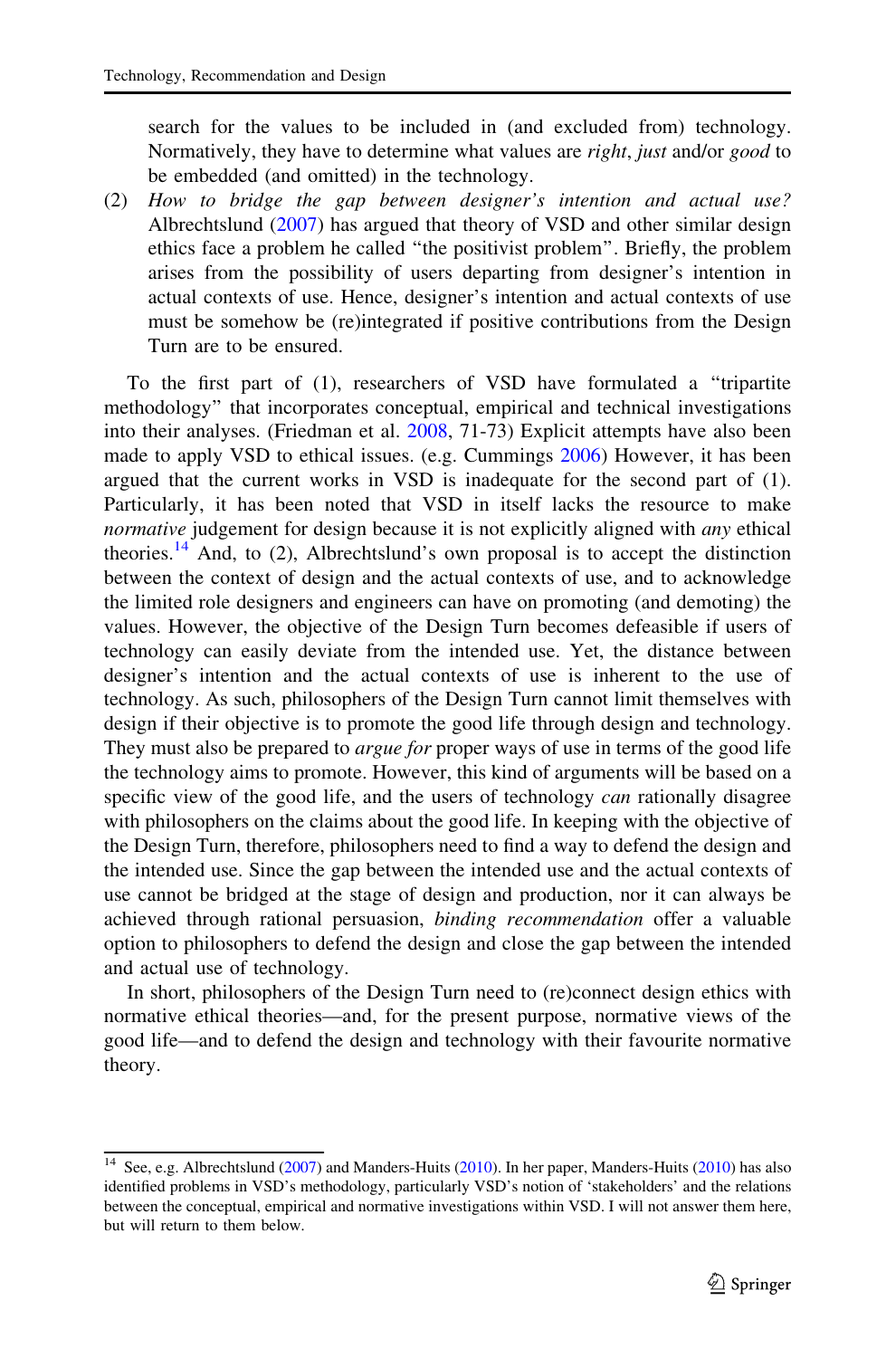## From Design to Recommendation: A Walzerian Approach

I have identified two questions for philosophers of the Design Turn, and I have also tried to show that binding recommendation should be an integral part of the Design Turn. There are, of course, different ways to conceive binding recommendations; and, relatedly, there are different ways to offer them to the public. Here, building on Michael Walzer's notion of *thick morality* and his view of *social criticism*, I propose a Walzerian approach to the practice of (binding) recommendation.<sup>15</sup> I think the Walzerian approach can provide a satisfactory answer to the aforementioned questions, and it can also mitigate the paternalistic worry from binding recommendation. In Walzer's view, social criticism should be

- (i) Hermeneutical. It is about (re-)interpretation of the existing morality. It is, thus, essentially hermeneutical. It starts with the assumption that the existing views of the good life have some validity. And, from this, the approach aims to understand how they make sense to us.
- (ii) A Form of Immanent Critique. It begins from within not from without, that is—it argues from the existing views of the good life, but not from some universal or objective theories. Its critical force, therefore, does not come externally. It criticises personal behaviours or social practices by going back to the views of the good life held by the person or the society. A Walzerian approach, therefore, is a form of immanent critique.
- (iii) Participatory. It requires the researchers to engage with the public. It involves participation and engagement in the current debate by paying real attention to it and responding seriously.
- (iv) Empirical. It is built on the existing views of the good life. Hence, it is, in an important sense, empirical. It is not abstract theorising, but to examine actual behaviours, social practices and/or public discourses in the society. It is, in other words, based on empirical data.
- (v) Pluralistic. It recognises the fact that societies and cultures can be different. It is this recognition that drives the approach to start from actual behaviours, social practices or public discourses in the society in order to avoid imposing a false sense of universality or objectivity. As such, it starts with the assumption of a plurality of the views of the good life. While it does not preclude the possibility of universality or objectivity, it does insist that universality or objectivity should not be the assumption to begin with.

The Walzerian approach, I think, presents interesting answers to the two questions summarised in the previous section. First, to the question about the connection between design ethics and normative ethical theories, the Walzerian approach takes the users' values as a starting point, and it scrutinises and (re- )interprets them using the resources within their culture. Accordingly, the resources to make normative judgement are already there, and they are being expressed in the public discourse. This is exactly why it is important, in the Walzerian approach proposed here, that philosophers ought to participate in the public discourse and

<sup>15</sup> See, Walzer ([1981](#page-15-0), [1984,](#page-15-0) [1987](#page-15-0), [1988](#page-15-0), [1989,](#page-15-0) [1994](#page-15-0), [2007\)](#page-15-0).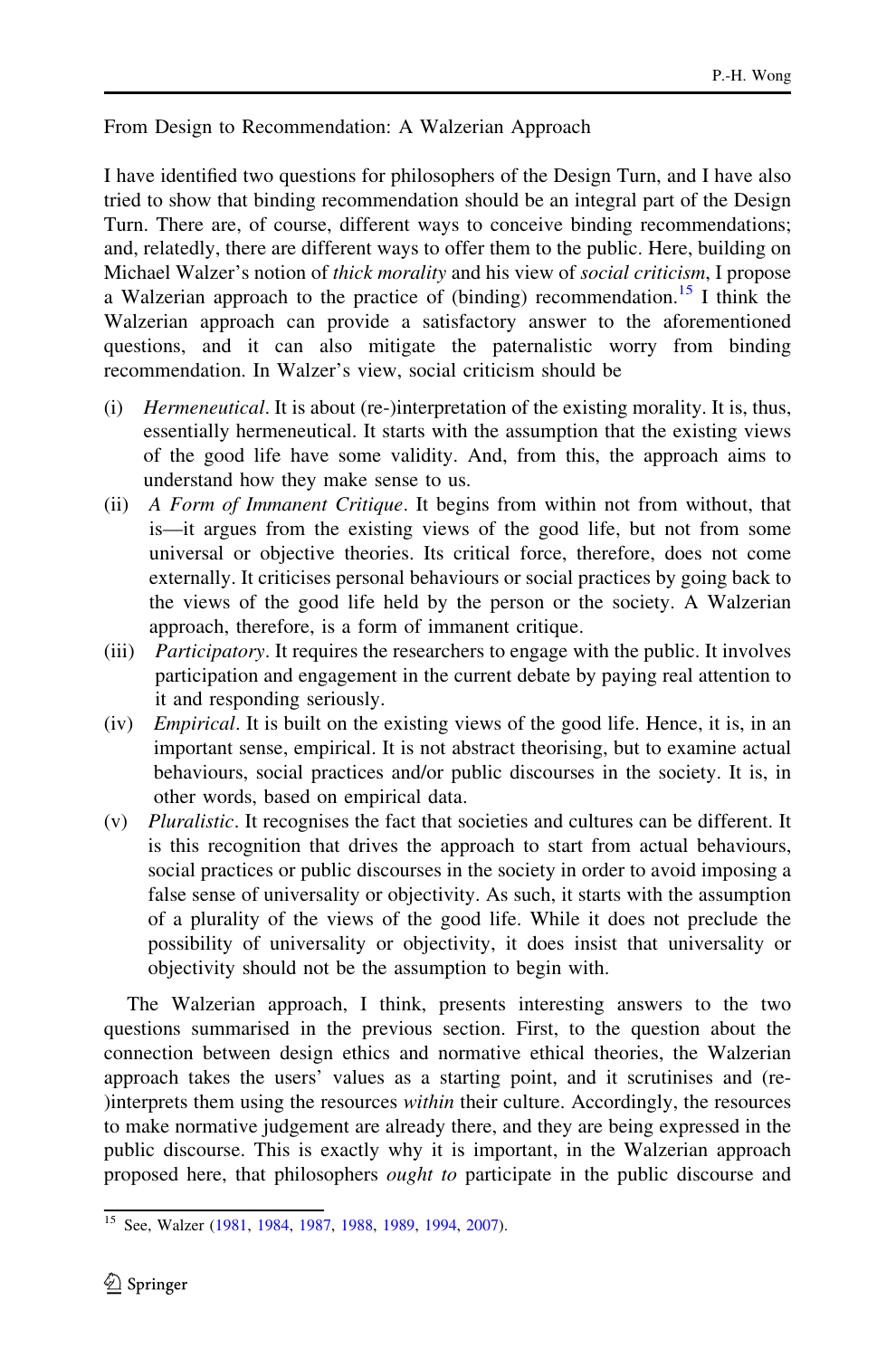engage with the public, who are themselves interpreters of values. It is by virtue of their participation and engagement, philosophers derive those values to be embedded (or omitted) in technology that are truly at the heart of the users. In short, the Walzerian approach searches for values in the public discourse, and to scrutinise and (re-)interpret them together with the users, i.e. the public. In this way, philosophers can become a proxy of the *reflected* public and supply valuable inputs to designers and engineers.<sup>16</sup>

More importantly, perhaps, is its answer to the second question. I have already argued that if the objective of the Design Turn is to promote (or demote) certain values that aim to enhance people's good life, then the gap between designer's intention and the actual contexts of use must be bridged. To do this, philosophers must be prepared to stand up for the values embedded (or omitted) in the technology.<sup>17</sup> And, offering binding recommendations is one *effective* way to do so. And, I have also tried to show that philosophers should not be afraid of offering binding recommendations because of the paternalistic worry it raises. Still, the related worry about *elitism* appears to persist, namely on what (superior) ground are philosophers warranted to tell people how they ought to live their *own* life?

On this worry, there is an immediate response available to the Walzerian approach. In this approach, philosophers, working with designers and engineers, should only embed those values which the users themselves endear. Since the selected values are derived from philosophers' reflection and interpretation, and revised and buttressed through their participation and engagement with the public, the values—being values of the users—provide a legitimate ground for instructions and criticisms. Also, recall the worry about elitism arises from the superiority condition. Elitism from binding recommendation is deemed problematic because it is argued there is no expert of the good life, and thus telling people how they should live their own life with binding recommendations is an insult to them. But, the Walzerian approach does in fact allow philosophers to acquire a form of expertise on the good life. Since philosophers reflect on and (re-)interpret existing views of the good life with the public through participation and engagement, it should be relatively uncontroversial to claim that they are—or, can be—experts of the existing views of the good life. In this respect, the Walzerian approach provide a more solid ground for philosophers to defend the values they seek to embed through design. After all, those values are users' own values. At the same time, through the Walzerian approach's connectedness, philosophers can understand better and more immediately user's deviations from designer's intention and, in return, it enables

<sup>&</sup>lt;sup>16</sup> It is, in fact, very similar to "empirical investigations" in VSD's tripartite methodology. But, the current approach differs from it in that (i) it insist that ''empirical investigation'' should be the starting point of the normative analysis and (ii) that researchers are not observers, who take a distance from the subjects, but they are *participants*, who are deeply involved and engaged in the discussion of the values.

<sup>&</sup>lt;sup>17</sup> Of course, not *all* deviations from the intended use are bad by definition. Sometimes, a deviation from the intended use can realise important values for the users. The Walzerian approach proposed here, in virtue of its participatory nature, will also take that into account. In this scenario, philosophers should scrutinise and (re)interpret the values realised by the deviation, and to help designers and engineers to incorporate them into future designs.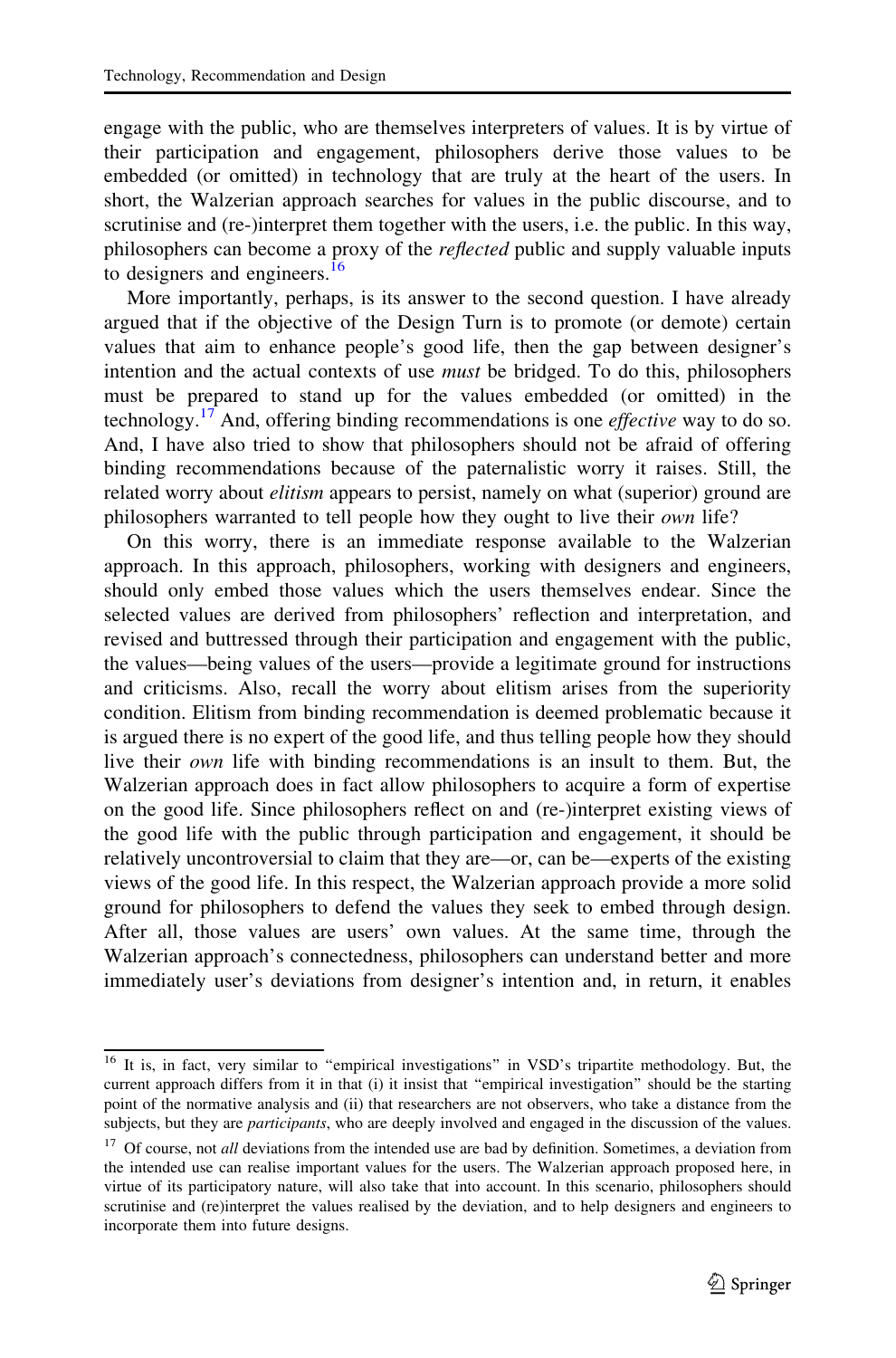philosophers to respond to them—especially to those *positive* deviations—more timely and appropriately.

#### Conclusion

I begin this paper by identifying two types of recommendation, i.e. binding and nonbinding recommendation. And, I suggest that binding recommendation is susceptible to the charge of paternalism, which is objectionable to many philosophers. I then presented an argument showing that paternalism engendered by technology is inevitable and is currently practised by designers, engineers and others in the chain of production. And, I attempt to urge philosophers and ethicists of technology to reconsider their role in light of its inevitability. In this respect, philosophers of the Design Turn are the group of researchers who accept the inevitability of paternalism engendered by technology and take up the opportunities and challenges it creates by being more *proactive* in the ethical and prudential dimensions of design and technology.

Still, there are two questions for philosophers of the Design Turn, namely (i) the methodological and normative question on the relationship between values and design of technology and (ii) the gap between designer's intention and the actual contexts of use. Particularly, I have pointed out that if the objective of the Design Turn is to be realised, philosophers must bridge the gap between designer's intention and the actual contexts of use. I have proposed a Walzerian approach in response to (i) and (ii). I pointed out that existing moralities offer abundant resources for philosophers to justify the selected values to designers and engineers as well as the public. This approach also enables philosophers to be in a right position to instruct the users and to criticise negative deviations from designer's intention. At the same time, it should enable philosophers to help designers and engineers to adopt *positive* deviations in future designs.

I want to end this paper by reminding what this paper is not about. First, this is not a paper about paternalism in the strict sense. Here, my aim is only to argue that if philosophers think that offering binding recommendations to the public is paternalistic and thereby objectionable, they should not do so. Since philosophers are in a better position—at least, according to the Walzerian approach I proposed here—to examine the good life, they should fare better than designers and engineers, who do not necessarily pay enough attention to ethical and prudential dimensions of design and technology, in response to the inevitability of paternalism. Second, this is also not a paper on design ethics. While I have discussed design ethics here, I only want to point out that design ethics, which is one of the best responses to the inevitability of paternalism, is insufficient without binding recommendation. In short, this paper is an attempt to reassert the importance of (binding) recommendation, which has largely disappeared from recent work in philosophy and ethics of technology. However, even if the view presented in this paper is theoretically justified, its practical feasibility remains to be proven. Particularly, whether (and how) philosophers will be heard by designers and engineers and the public has to be investigated further. I have not offered any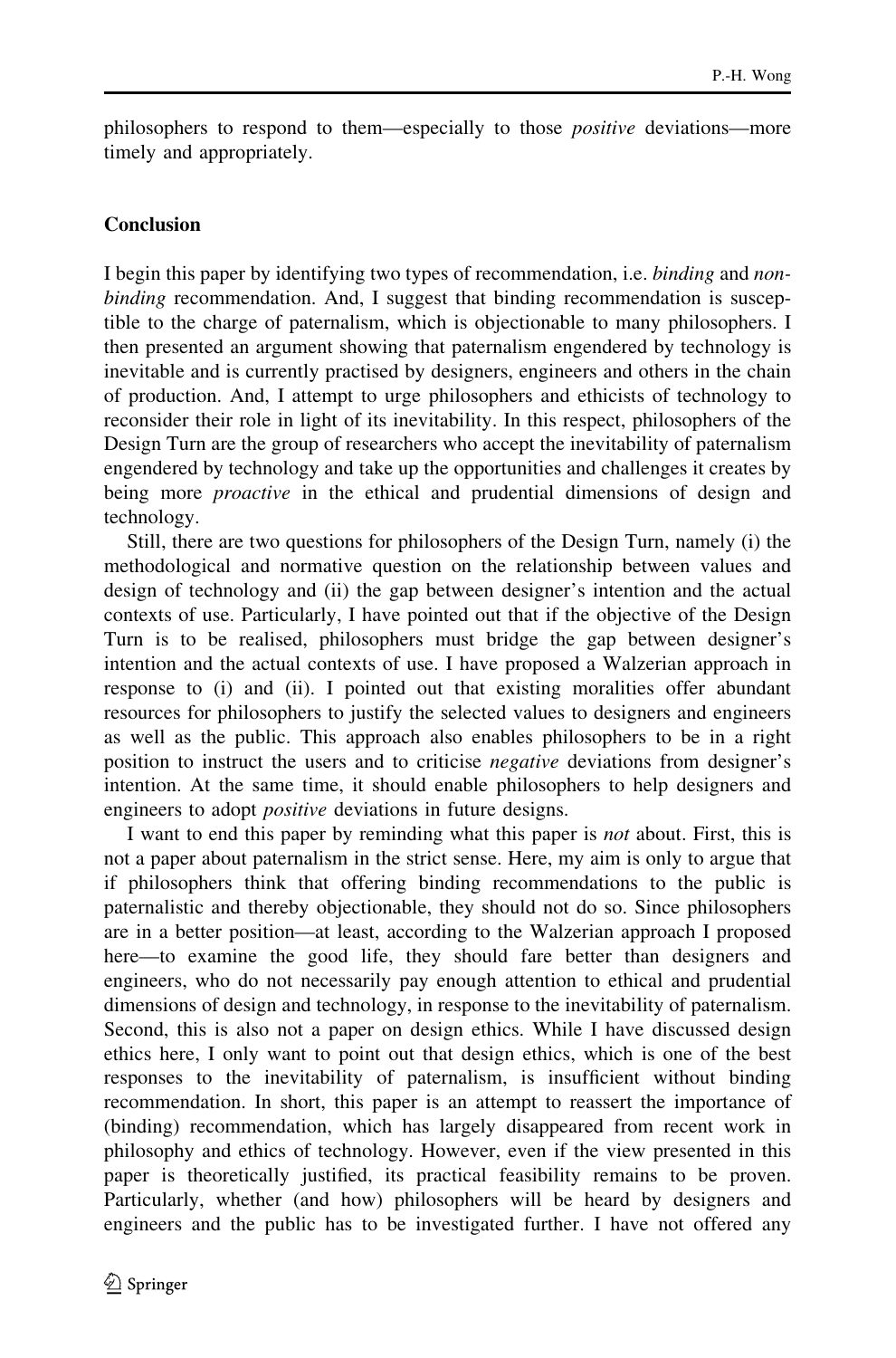<span id="page-14-0"></span>solutions to the practical problems associated with the practice of recommendation; it is clear that philosophers, in order to collaborate with designers and engineers and to communicate with the public, need to develop different skill sets. But, if the view presented in this paper is correct, philosophers are needed for the good of the public, and it is our duty to reinvent ourselves to take up the opportunities and challenges.

Open Access This article is distributed under the terms of the Creative Commons Attribution Noncommercial License which permits any noncommercial use, distribution, and reproduction in any medium, provided the original author(s) and source are credited.

#### **References**

- Alcoff, L. M. (2002). Does the public intellectual have intellectual integrity? Metaphilosophy, 33(5), 521–534.
- Albrechtslund, A. (2007). Ethics and technology design. Ethics and Information Technology, 9, 63–72.
- Brey, P. (2000). Disclosive computer ethics. Computers and Society, 30(4), 10–16.
- Brey, P. (2010a). Philosophy of technology after the empirical turn. Techne: Research in Philosophy and Technology, 14(1), 36–48.
- Brey, P. (2010b). Values in technology and disclosive computer ethics. In Luciano Floridi (Ed.), The Cambridge handbook of information and computer ethics (pp. 41–58). Cambridge: Cambridge University Press.
- Carr, N. (2010). The shallows: What the internet is doing to our brains. New York: W.W. Norton.
- Cowley, C. (2005). A New rejection of moral expertise. Medicine, Health Care and Philosophy, 8, 273–279.
- Cummings, M. L. (2006). Integrating ethics in design through the value-sensitive design approach. Science and Engineering Ethics, 12, 701–715.
- Dworkin, G. (2010). Paternalism. In Edward N. Z. (ed.), The Stanford encyclopedia of philosophy (Summer 2010 Edition): [http://plato.stanford.edu/archives/sum2010/entries/paternalism/.](http://plato.stanford.edu/archives/sum2010/entries/paternalism/)
- Feinberg, J. (1986). Harm to self. New York: Oxford University Press.
- Friedman, B., & Kahn, P. H. (2007). Human values, ethics, and design. In A. Sears & J. A. Jacko (Eds.), The human–computer interaction handbook: Fundamentals, evolving technologies, and emerging applications (Second ed., pp. 1241–1266). Boca Raton, FL: CRC Press.
- Friedman, B., Kahn, P. H., & Borning, A. (2008). Value sensitive design and information systems. In K. E. Himma & H. T. Tavani (Eds.), Handbook of Information and computer ethics (pp. 69–108). Hoboken, NJ: Wiley.
- Fuller, S. (2004). Intellectuals: An endangered species in the twenty-first century? Economy and Society, 33(4), 463–483.
- Garren, D. J. (2006). Paternalism, part I. Philosophical Books, 47(4), 334–341.
- Garren, D. J. (2007). Paternalism, part II. Philosophical Books, 48(1), 50-59.
- Grill, K. (2011). Paternalism. In Ruth Chadwick, R (ed.), *Encyclopedia of applied ethics (Second* Edition). San Diego: Academic Press. Available Online at: [http://kallegrill.se/texts/Paternalism%](http://kallegrill.se/texts/Paternalism%20preprint.pdf) [20preprint.pdf.](http://kallegrill.se/texts/Paternalism%20preprint.pdf)
- Iversen, O. S., Halskov, K., & Leong, T. W. (2010). In Proceedings of the 11th Biennial Participatory Design Conference (pp. 91–100), November, 2010, Sydney, Australia.
- Jacoby, R. (2000). The last intellectuals: American culture in the age of Academe (2000th ed.). New York: Basic Books.
- Jacoby, R. (2009). Last thoughts on the last intellectuals. Society, 46(1), 38–44.
- Keen, A. (2007). The cult of the amateur: How today's internet is killing our culture. New York: Doubleday/Currency.
- Lanier, J. (2010). You are not a gadget: A manifesto. New York: Alfred A. Knopf.
- Manders-Huits, N. (2010). What values in design? The challenge of incorporating moral values into design. Science and Engineering Ethics. doi[:10.1007/s11948-010-9198-2.](http://dx.doi.org/10.1007/s11948-010-9198-2)
- Muller, M. J. (2007). Participatory design: The third space in HCI. In A. Sears & J. A. Jacko (Eds.), The Human–Computer Interaction Handbook: Fundamentals, Evolving Technologies, and Emerging Applications (Second ed., pp. 1061–1081). Boca Raton, FL: CRC Press.